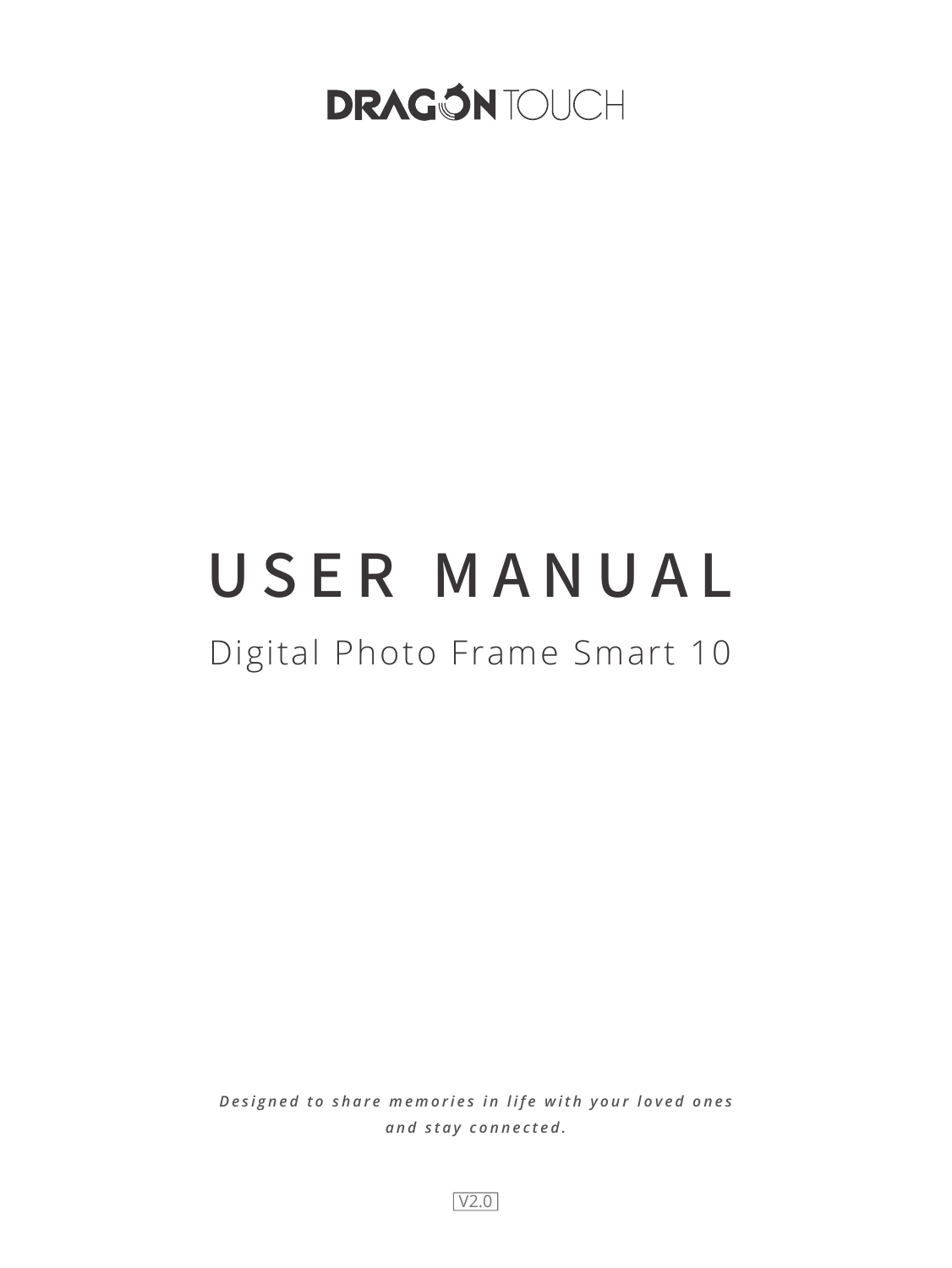# CONTENTS

| What's in the Box $\overline{\hspace{1cm}}$ 01 >>                                                                                                                                                                                   |  |
|-------------------------------------------------------------------------------------------------------------------------------------------------------------------------------------------------------------------------------------|--|
| Frame Overview $\longrightarrow$                                                                                                                                                                                                    |  |
| Getting Started $\longrightarrow$                                                                                                                                                                                                   |  |
| Using the Ourphoto App ——————————————————————— 06 >>                                                                                                                                                                                |  |
| Binding Your Frame <u>- and Communications</u> on the Constantine on the Constantine on the Constantine on the Constantine on the Constantine on the Constantine on the Constantine on the Constantine on the Constantine on the Co |  |
|                                                                                                                                                                                                                                     |  |
| Deleting Photos and Videos <b>Constanting Constanting Photos and Videos</b> 2                                                                                                                                                       |  |
|                                                                                                                                                                                                                                     |  |
| FAQ $\longrightarrow$                                                                                                                                                                                                               |  |
| Contact Us $\longrightarrow$ 23 >>                                                                                                                                                                                                  |  |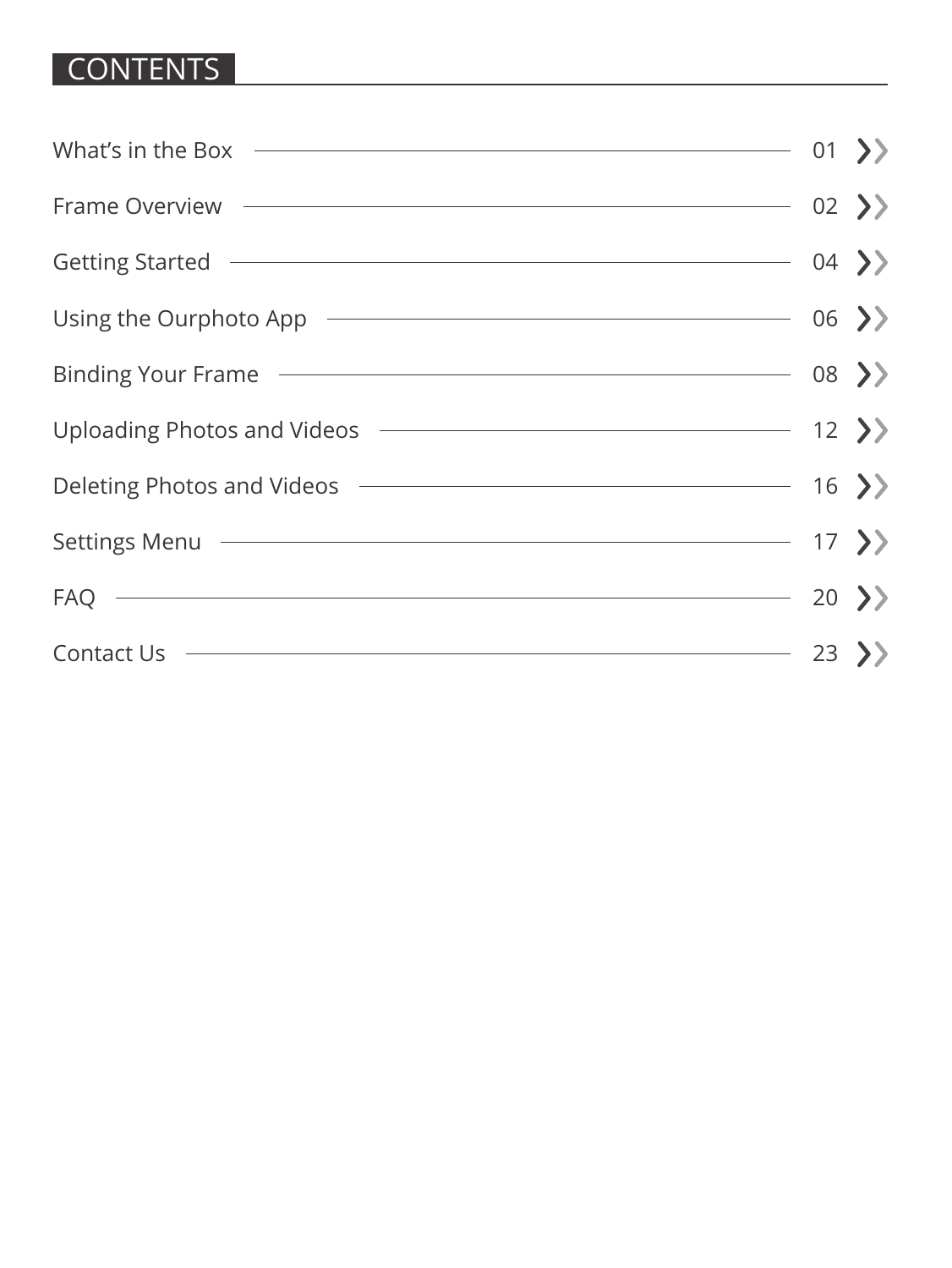# WHAT'S IN THE BOX



DragonTouch Smart 10 Digital Photo Frame



Power Adapter with Power Cable







Stand USB Cable **Quick Start Guide**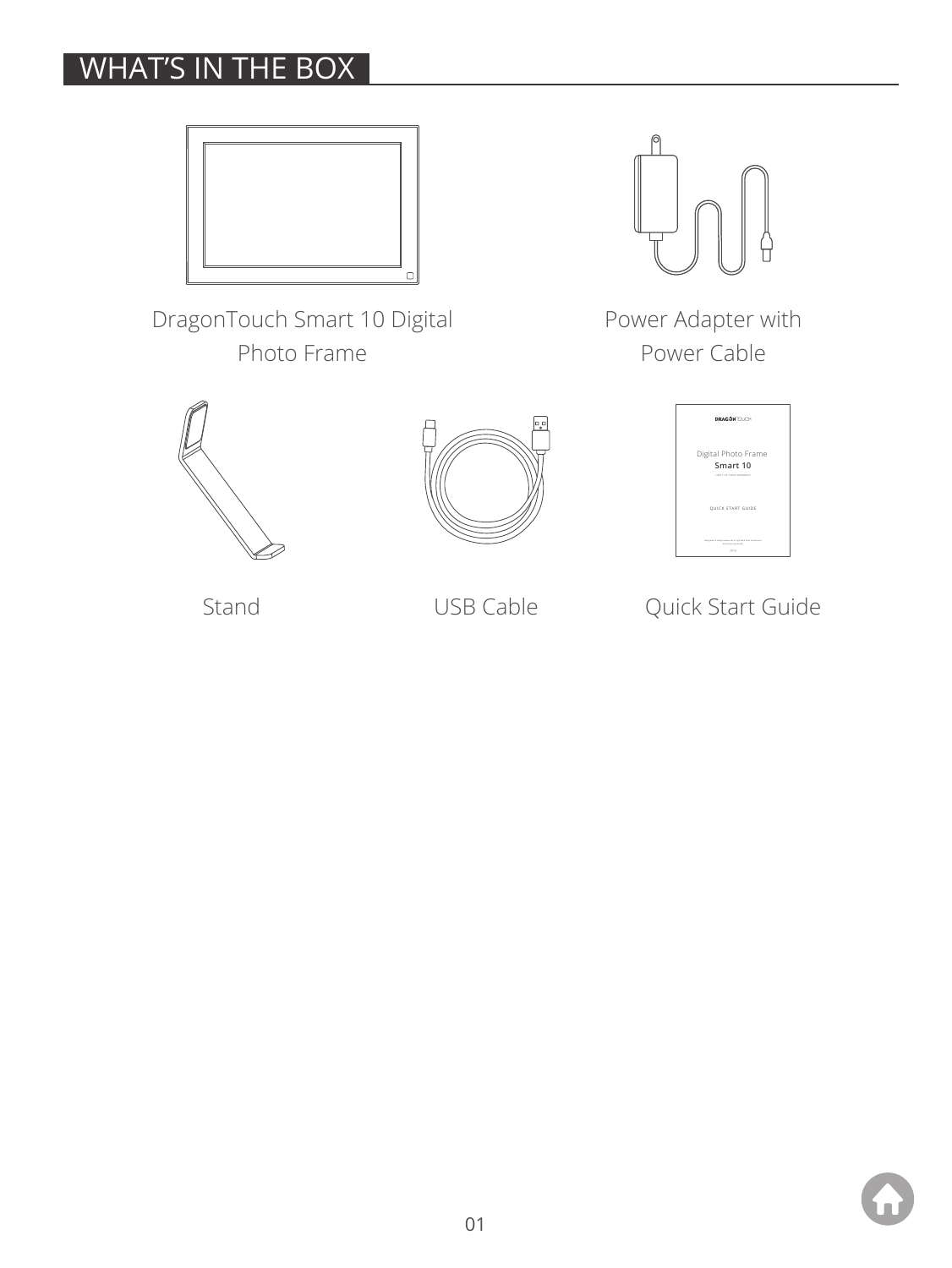# FRAME OVERVIEW



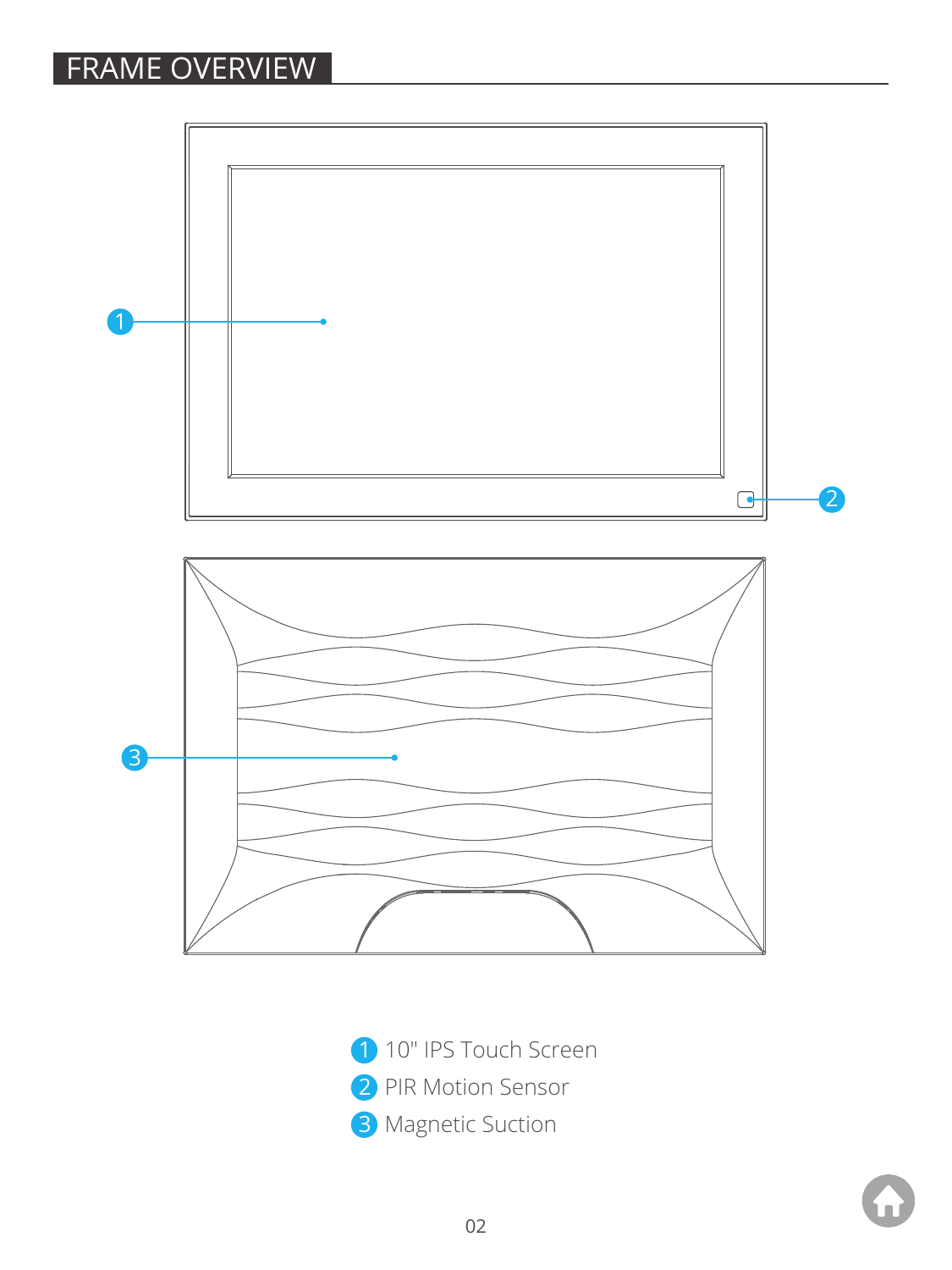

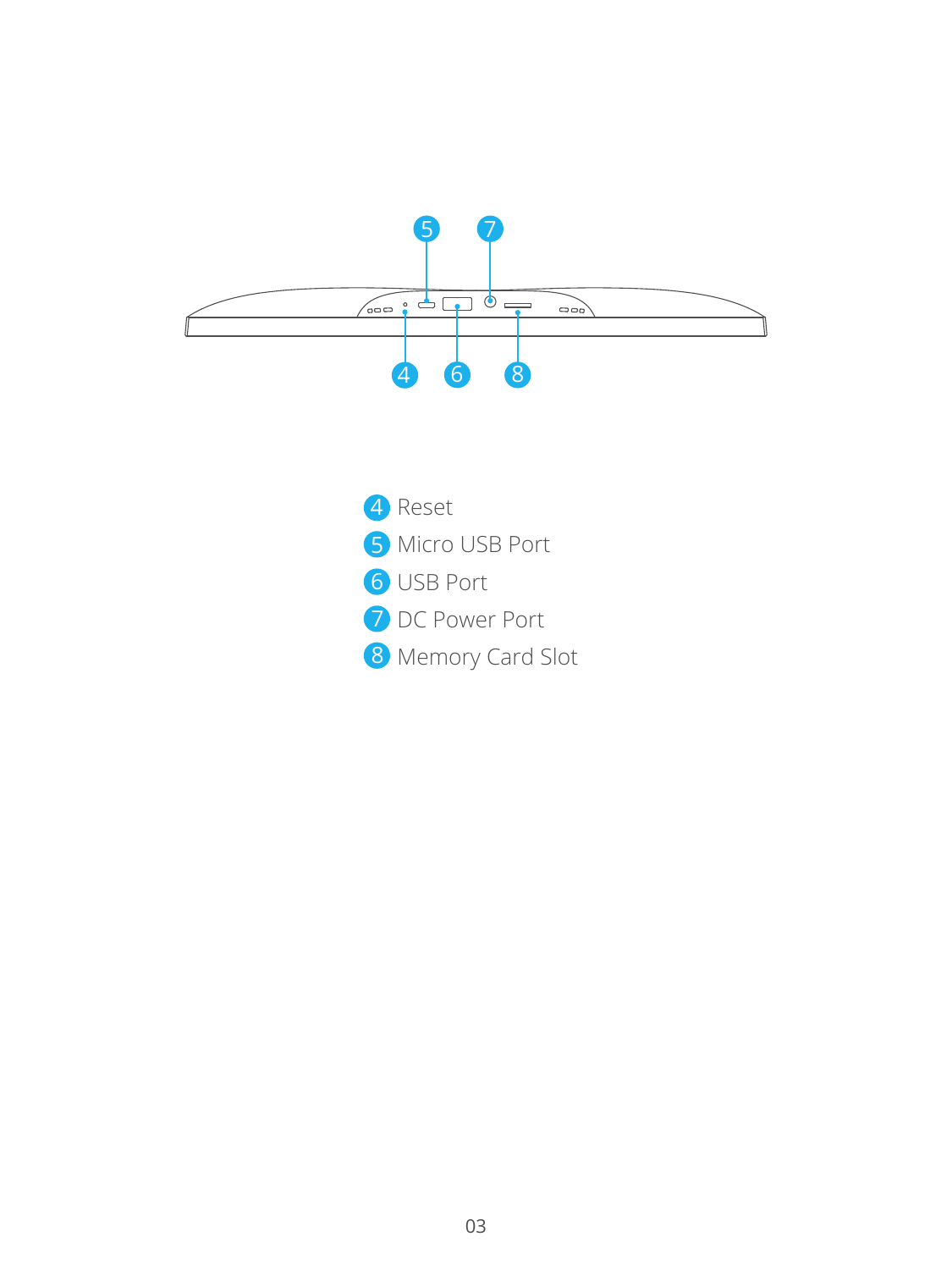# GETTING STARTED

# **1. Installing the Frame Stand**

Attach the frame stand to the back of the frame. The frame stand is magnetic so that you can easily install the frame in the correct position according to the magnet design. You can place the digital photo frame horizontally or vertically. It is highly recommended to place the photo frame horizontally during the first set up.





# **2. Connecting to Power**

Connect the power cable to your frame and plug the power adapter into a wall outlet. The photo frame will automatically power up.

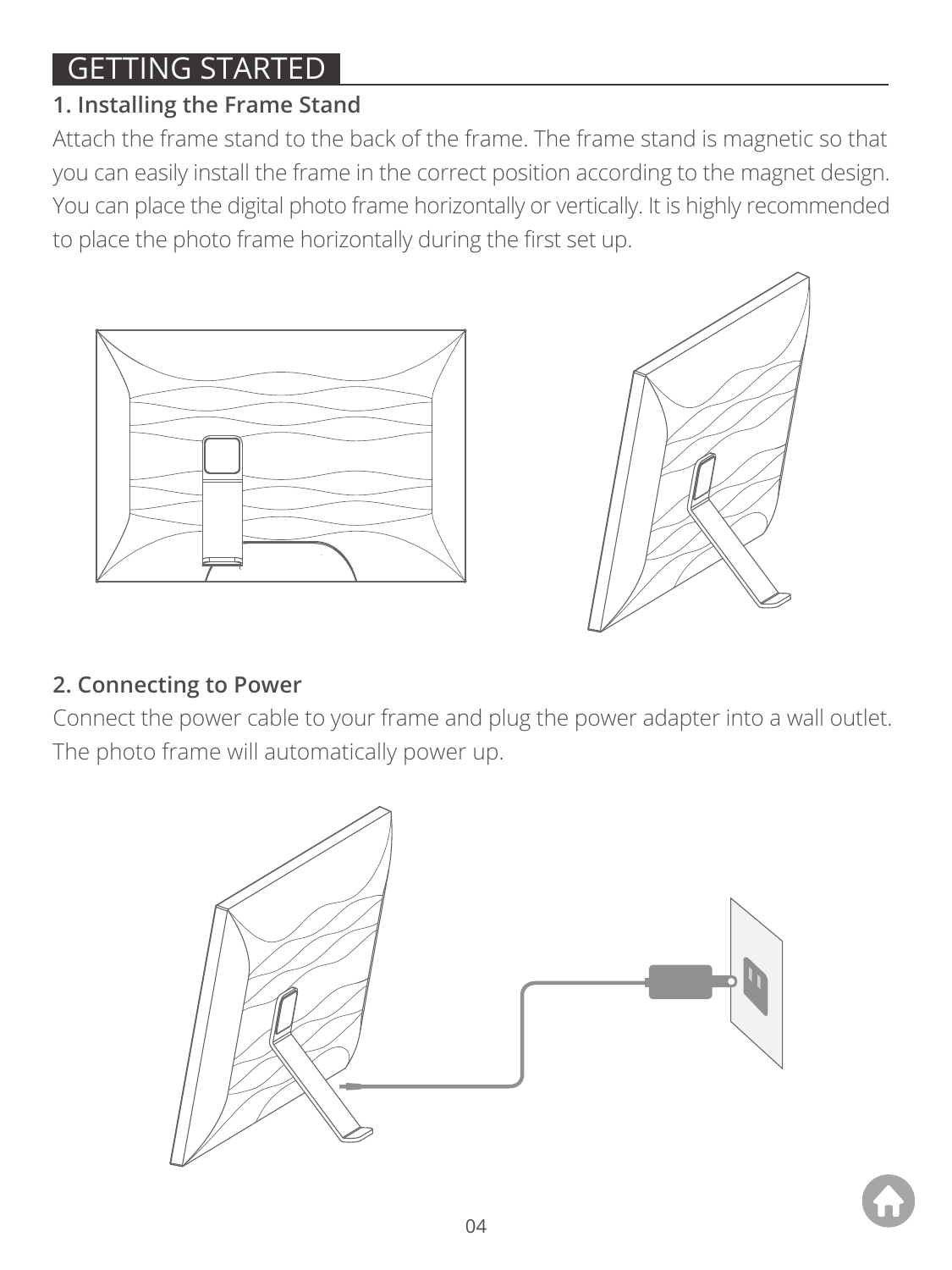#### **3. Initial Settings**

There are several initial settings (Wifi, Device Info, Sleep Schedule, etc.) when you enter the system for the first time.

# **4. Connecting to Wifi**

You can connect to Wifi during the initial settings or under the Wifi setting. Select the Wifi network you would like to connect to and enter the correct password if required. If your Wifi network is not on the list, restart the router or move yourframe closer to your router, wait for seconds and check it again.

# **Note:**

① The photo frame supports 2.4GHz Wifi networks only.

② A private Wifi network is highly recommended.

# **5. Frame ID**

The photo frame will be activated when connecting it to Wifi for the first time. You can find the photo frame's unique Frame ID number on the photo frame: go to Settings  $\rightarrow$  Device Info. The Frame ID number is required for binding your frame via the app or email.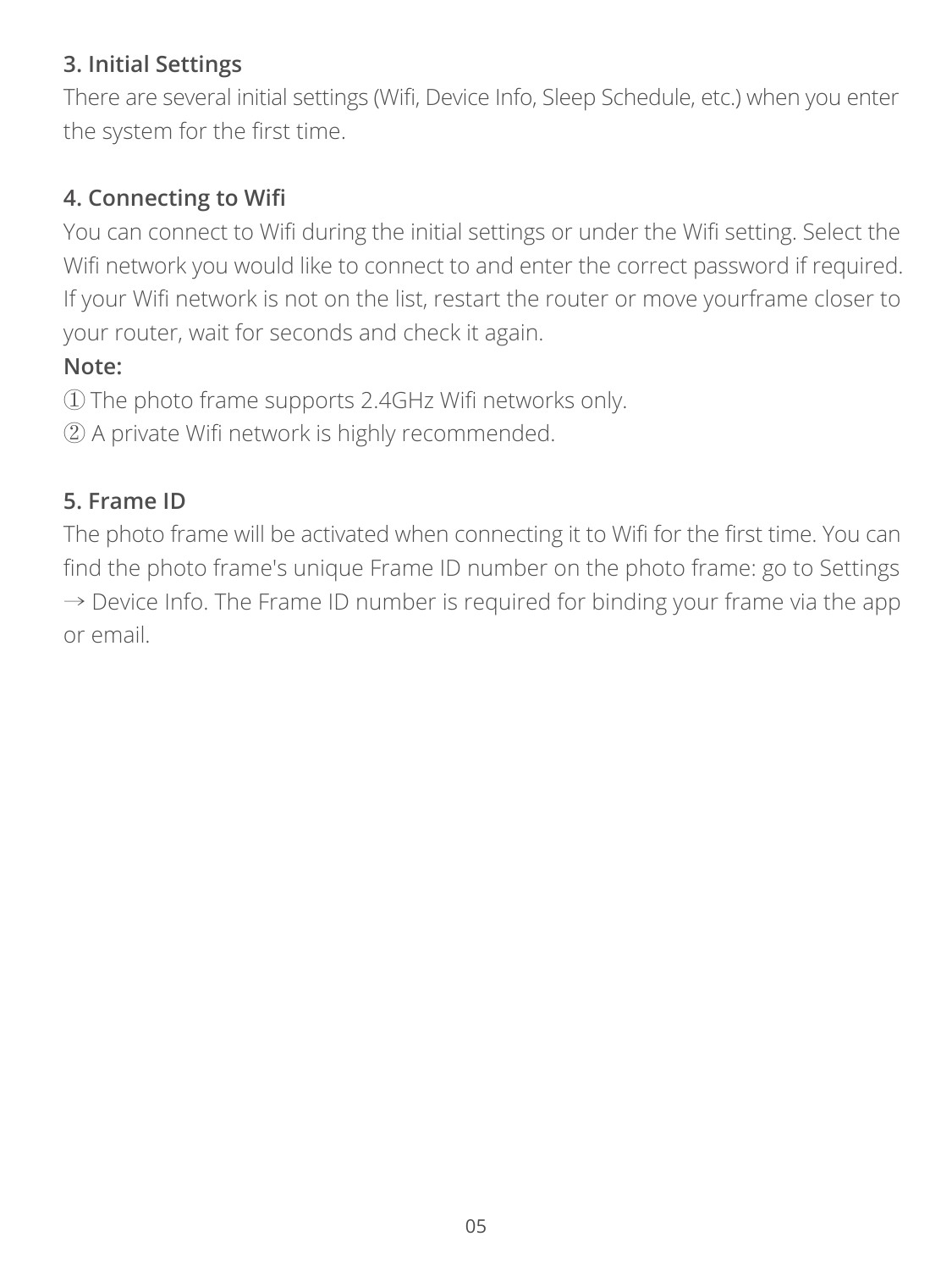# USING THE OURPHOTO APP

# **1. Downloading the OurPhoto App**

Please download and install the OurPhoto app on your mobile device by searching OurPhoto on the App Store or Google Play.





# **2. Creating an OurPhoto Account and Log in**

- ① Open the OurPhoto app, select Sign Up and fill in all the required information (if you already have an account, please log in directly).
- ② Click the right arrow icon to verify the email address you provided. A verification code will be sent to your email address.



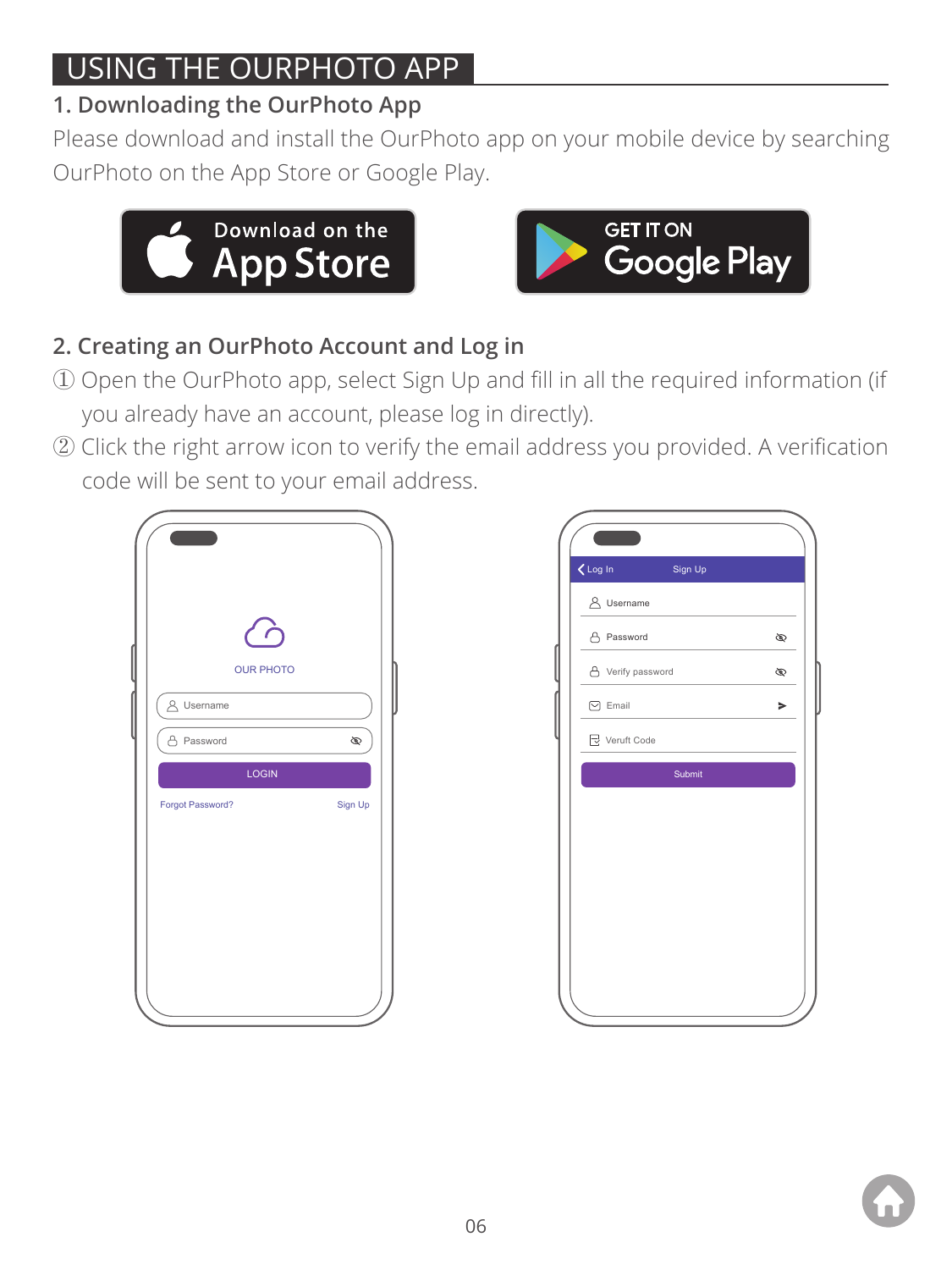③ Collect and fill in the verification code, then click Submit to complete the account registration.

#### **3. Inviting Friends to Download the App and Log in**

Your friends and family can also send pictures or videos to your photo frame via the app. They'll need to download and install the OurPhoto app, create an account, log in to their account, and bind your frame (Please refer to "Inviting Others to Bind Your Frame via the App" below).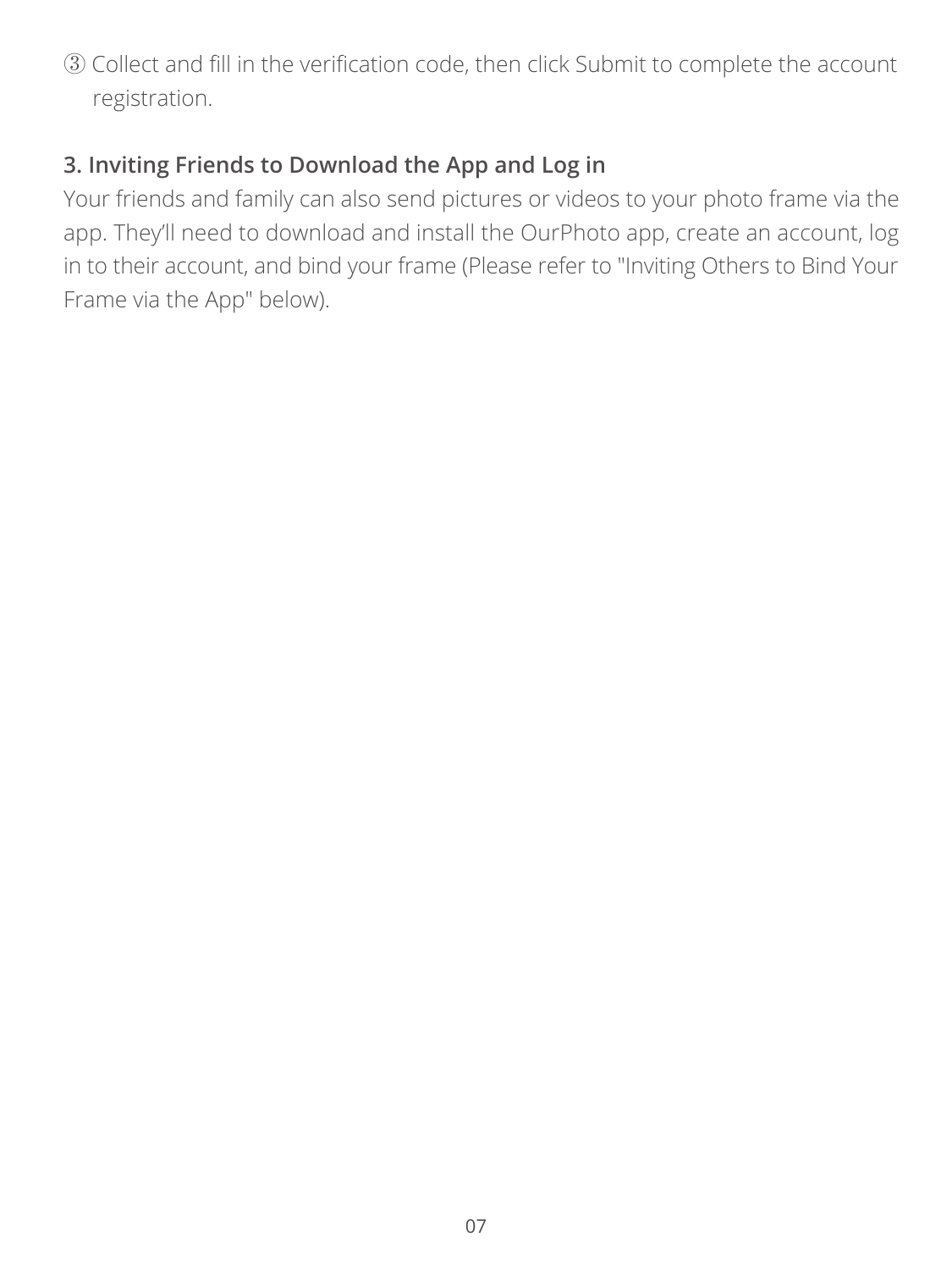# BINDING YOUR FRAME

# **1. Binding Your Frame via the App**

The following instructions are only applicable to the frame owner or the user who is the first to bind the frame.

- ① Log in to the OurPhoto app.
- ② Select Devices.
- ③ Click the "+" next to My Devices.
- ④ Enter the Frame ID.

 **Note:** Frame ID is a 6-digit series number which can be found on your frame. Go to Settings → Device Info.

⑤ Create a device name for your frame.

 **Note:** We recommend you to name your frame after the Frame ID for easy identification, for example, if the Frame ID is 123456, please name your frame Frame123456.

⑥ Create a unique email address for your frame.

 **Note:** We recommend you to create the address with the Frame ID for easy identification, for example, if the Frame ID is 123456, please create an email address frame123456@ourphoto.cn.

⑦ Then click Bind.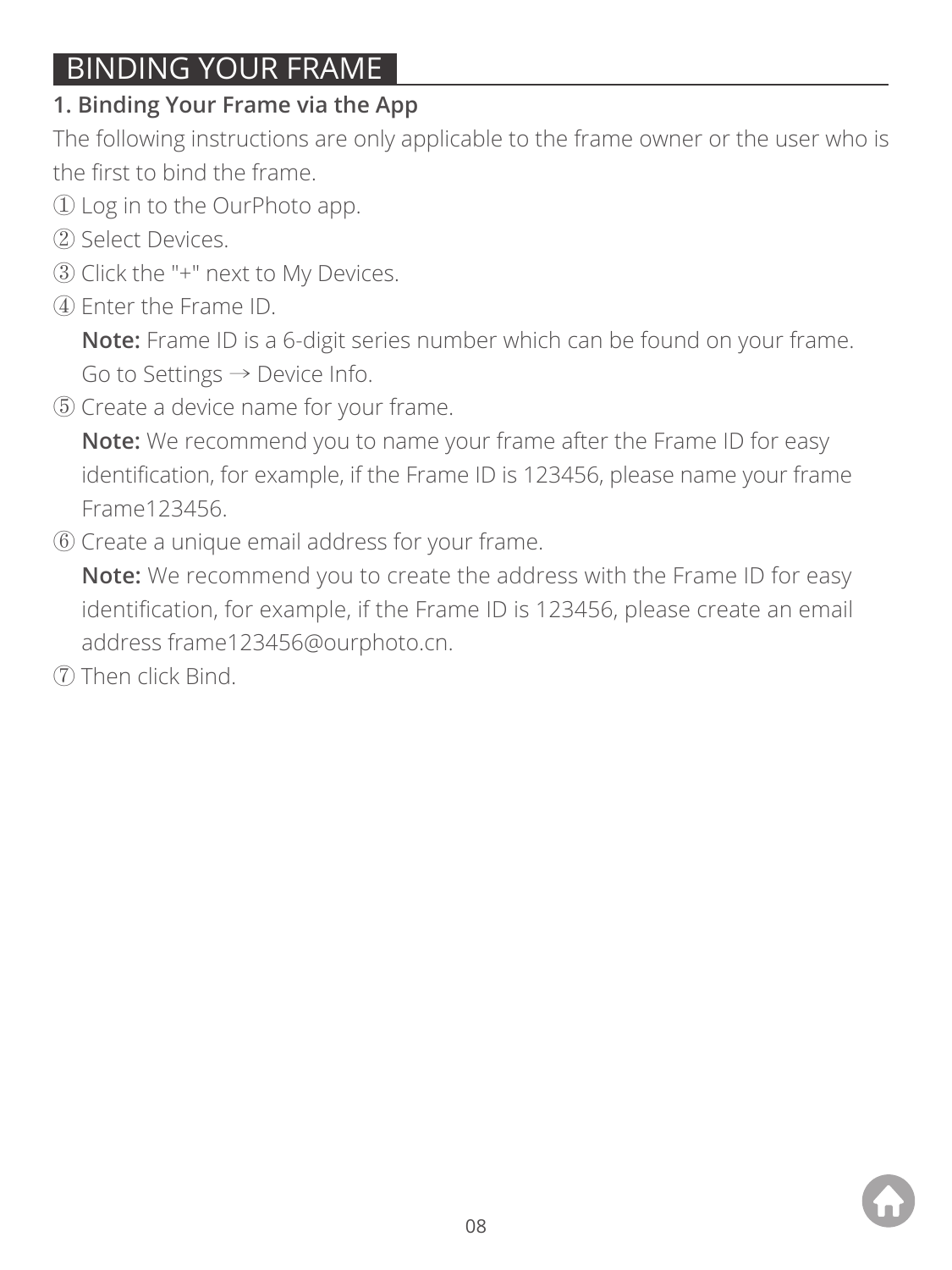

⑧ Confirm the binding request on your frame. Go to Settings → User Management → Pending User Requests, click Accept.

 **Note:** Please make sure that you turn on the "Accept New Users" to receive the binding request.

⑨ If the binding succeeds, this account will appear under the Users, and it will be the main account of your frame.



**Note:** The above screenshot is for reference, please update to the latest firmware version.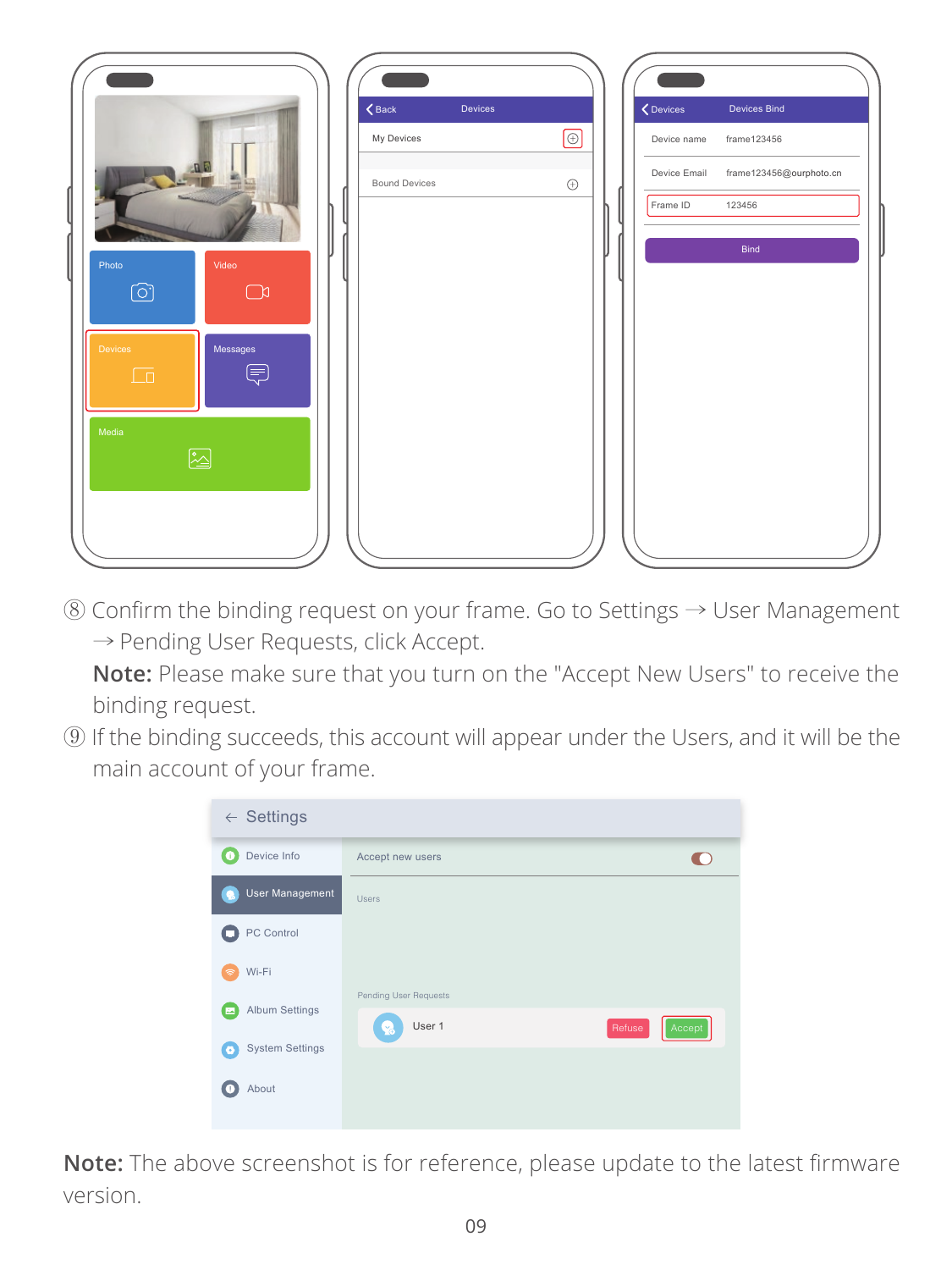# **2. Inviting Others to Bind Your Frame via the App**

The following instructions are only applicable to the non-frame owner to bind the frame. And binding requires the frame owner to operate and confirm on the frame. Here is what your friends should do:

- ① Download and install the OurPhoto app.
- ② Create a new OurPhoto account and log in. Go to Devices → Bound Devices, and then click "+".
- ③ Enter the frame ID number of your frame.

 **Note:** Frame ID is a 6-digit series number which can be found on your frame. Go to Settings → Device Info. Please send this Frame ID to your friends.

④ Create a device name for the frame.

 **Note:** We recommend your friends to name the frame after the Frame ID for easy identification, for example, if your Frame ID is 123456, please name the frame Frame123456.

⑤ Then click Bind.

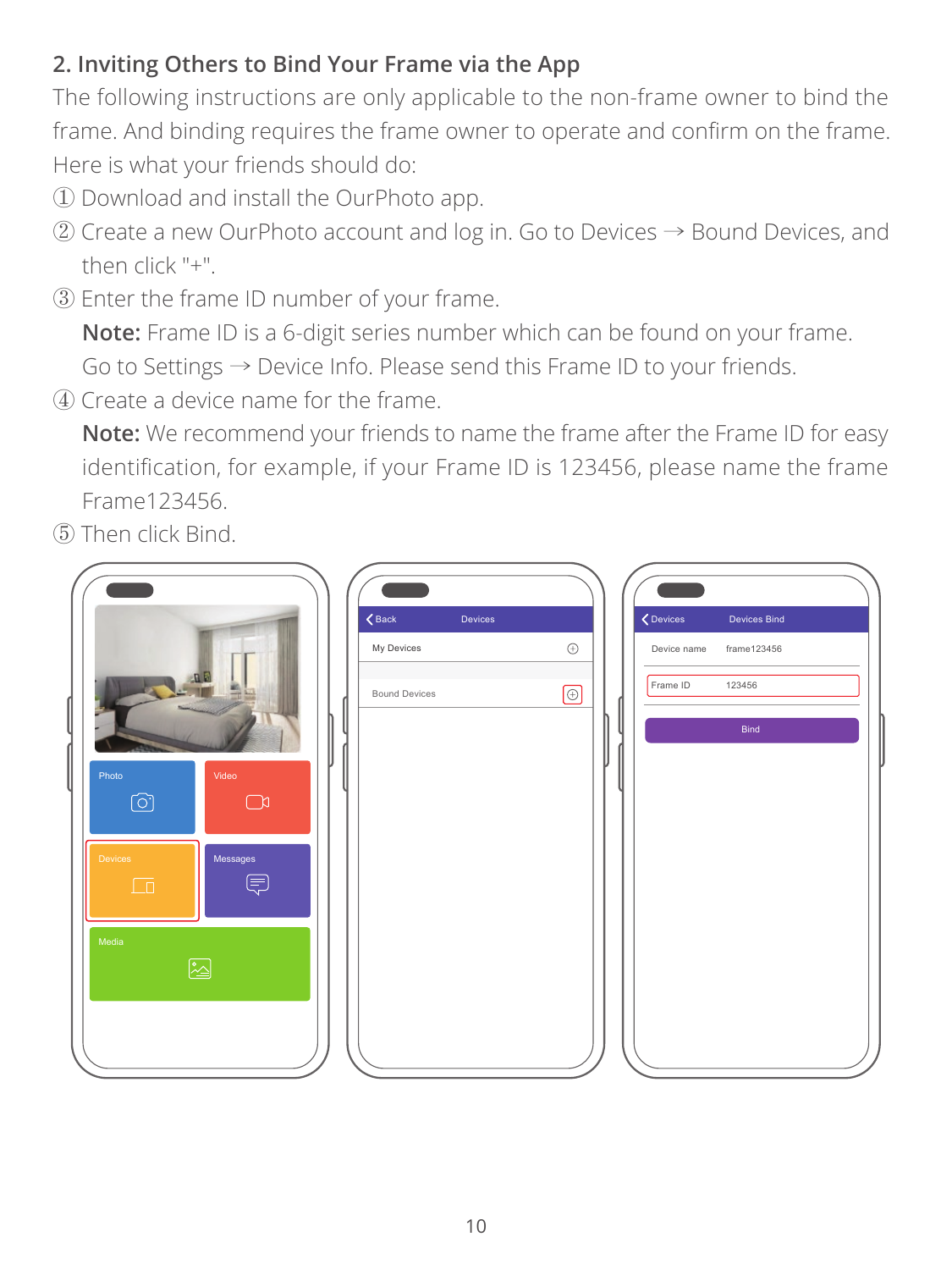On your frame, you'll need to confirm your friend's binding request. Go to Settings → User Management → Pending User Requests, click Accept.

Then your friends and family will be able to share photos directly to the frame from anywhere in the world.

To check the list of your frame's bound users, go to Settings → User Management  $\rightarrow$  Users.



**Note:** The above screenshot is for reference, please update to the latest firmware version.

# **3. Binding Your Frame via Email**

You and your friends can also bind your email accounts to the frame, so that you can share photos to the frame via email. Make sure the photo frame has already been activated and bound via the app before you bind it via email. Otherwise, it cannot bind the frame via email successfully.

- ① Send an email with the subject "bd + Frame ID" to the frame's unique email address (the one you created when you bound your frame for the first time). For example, if your Frame ID is 123456, send an email with the subject "bd123456" to the frame's unique email address.
- ② Wait for seconds, you will receive a confirmation email from the OurPhoto team, and your email account is successfully bound to the frame. You can also find the bound email accounts in the User Management interface.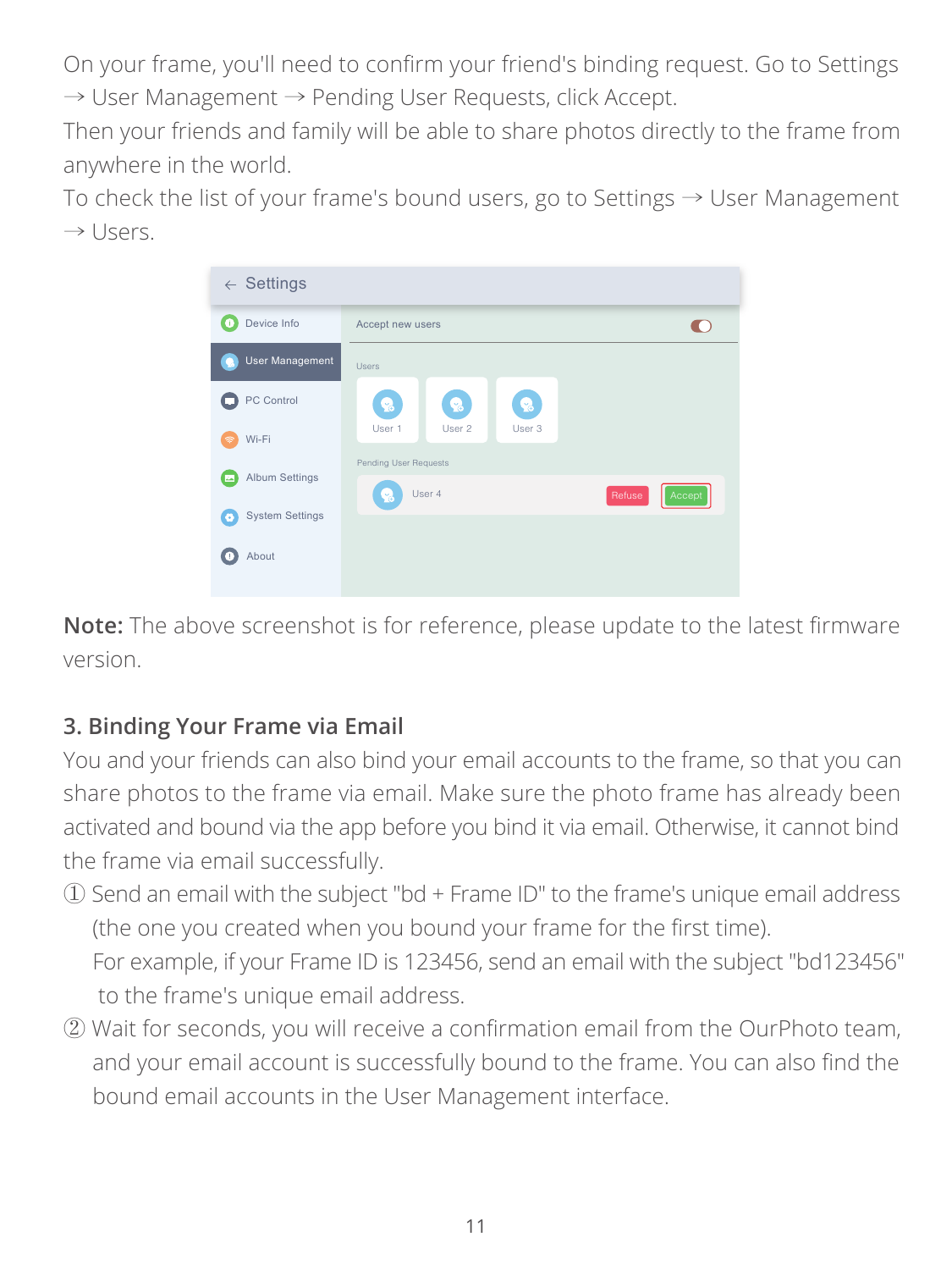# UPLOADING PHOTOS AND VIDEOS

**1. Uploading Photos and Videos via the App**



- ① Open the OurPhoto app and log in to your account. Make sure you have bound your account to your frame before.
- ② Click Media to upload your photos or videos on your mobile device. Select the photos or videos you would like to upload and choose the frame you would like to send to. Click the right arrow icon to confirm.
- ③ Click Photo or Video to take new photos or videos and choose the frame you would like to send to. Click the right arrow icon to confirm.
- ④ The photo frame will receive the photos or videos in seconds, you can check the photo or video library on the frame.

## **Note:**

- If the frame didn't receive the photos or videos, please reboot the product or check the Wifi network.
- Each video clip is limited to 30 seconds or 100MB.
- The app supports sending Full Image to the frame. Please make sure your app version is 1.1.94 (iOS)/1.0.4 (Android) or above.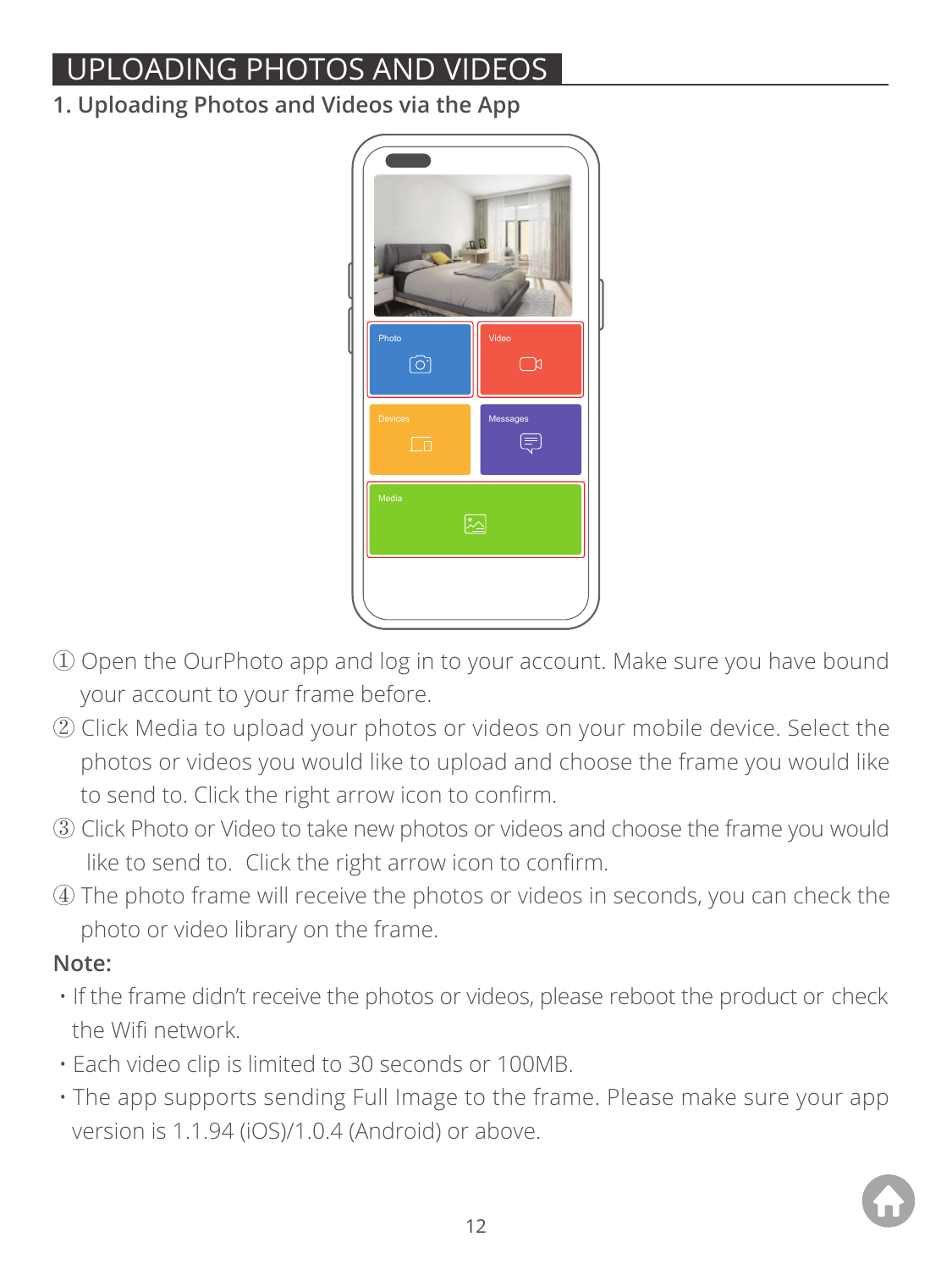# **2. Uploading Photos via Email**

Send an email with photos attached to the email address of the frame. Your photos will be received in seconds, you can check the photo or video library on the frame.

#### **Note:**

- Videos cannot be uploaded via email.
- Make sure you have successfully bound the frame via email before uploading pictures.

# **3. Uploading Photos and Videos via a Computer**

- ① Make sure your frame and computer are on the same Wifi network.
- ② On your frame, enter the PC Control interface, go to Settings → PC Control. Click the Start button, you will find an FTP address on the screen.
- ③ On your computer, open File Explorer. In the File Explorer, enter the FTP address in the address bar.
- ④ Then you can drag and drop the photo and video files on the computer that you would like to transfer to the frame folder showed up.
- ⑤ Click Stop on the frame to end PC connecting and uploading.
- ⑥ Your photos or videos will be received in seconds, you can check the photo or video library on the frame.

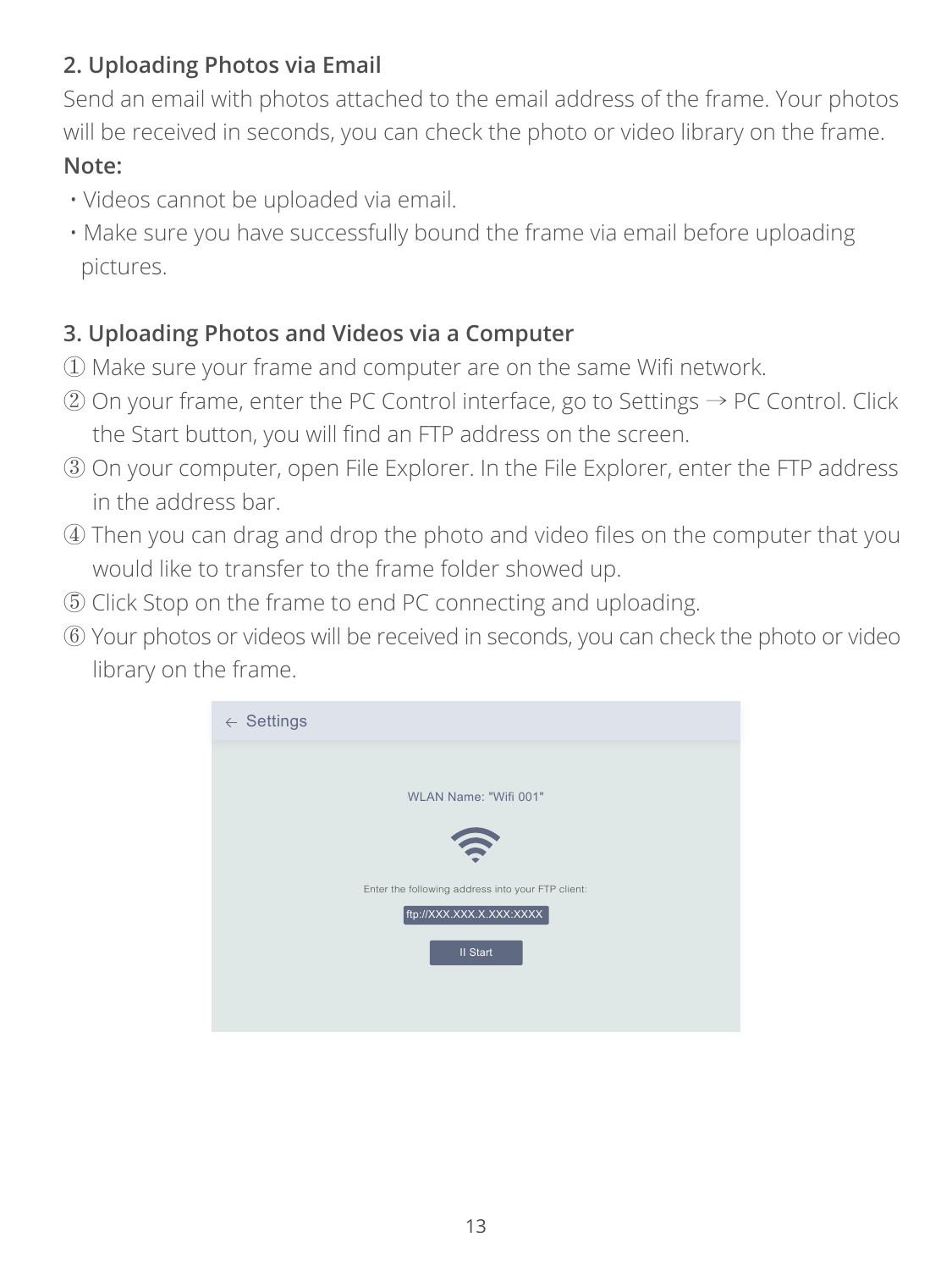**Note:** The above screenshot is for reference, please update to the latest firmware version.



#### **4. Uploading Photos and Videos via a USB Drive**

- ① Insert a USB drive into the frame, and wait for seconds, the frame will let you know when the USB drive is successfully connected.
- ② Enter the Photo or Video library, click USB and you will see all the photos or videos stored in the USB drive.
- ③ Click the More icon in the upper right corner and select the photos or videos you would like to import to the internal memory of the frame.
- ④ Click the Share icon at the top then choose OK to import the photos or videos.
- ⑤ Your photos or videos will be received in seconds, you can check the photo or video library on the frame.

#### **Note:**

- If you have too many files stored in the USB drive, it will take more time to read.
- The system will protect and lock the USB drive if there is no action after the USB drive has been plugged in for a while. To activate it, you need to take it out and plug it in again.
- Please remove all your external devices when you reset the photo frame.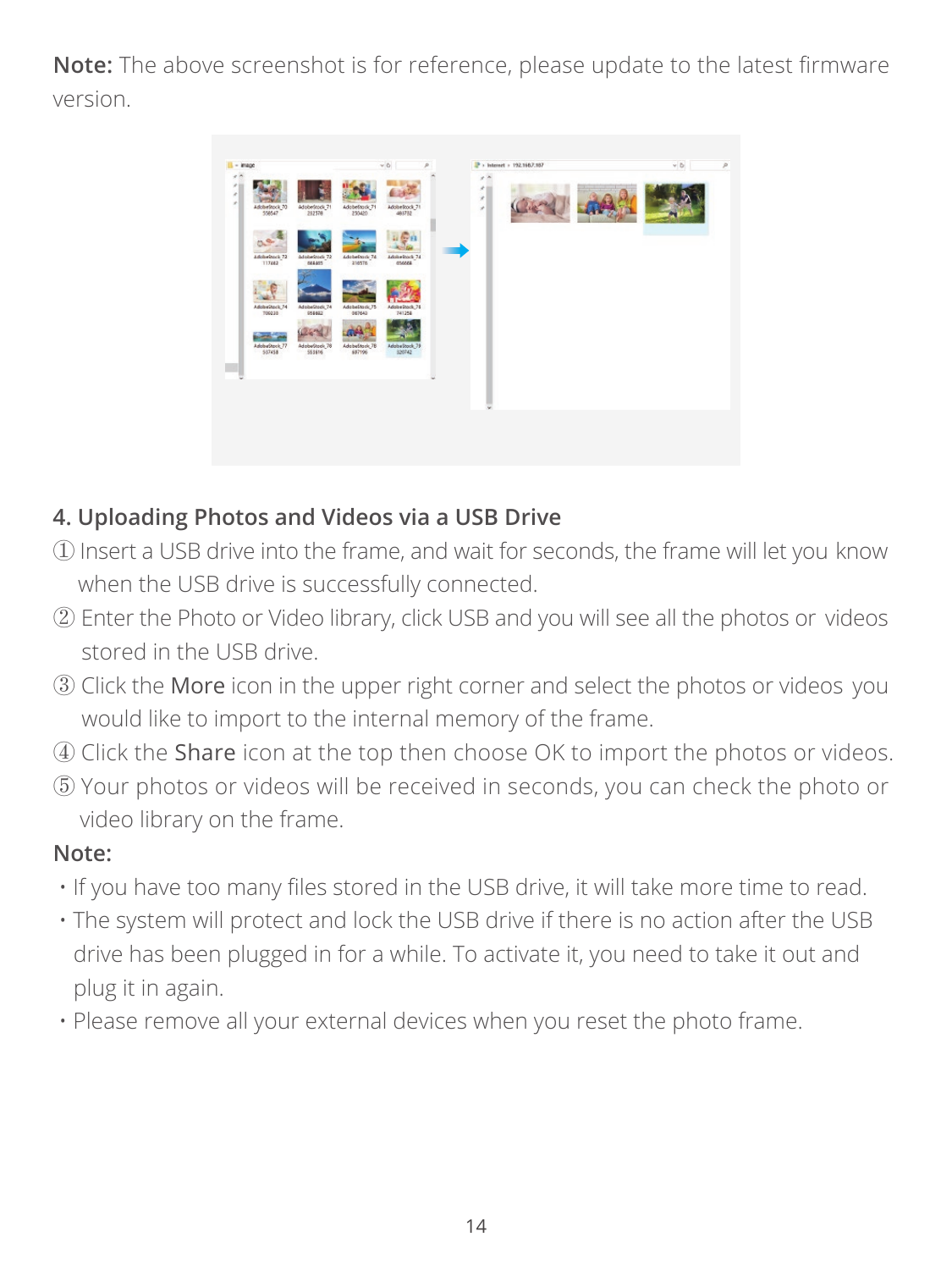

**Note:** The above screen shot is for reference, please update to the latest firmware version.

# **5. Uploading Photos and Videos via an memory Card**

- ① Insert a memory card into the frame, and wait for seconds, the frame will let you know when the memory card is successfully connected.
- ② Enter the Photo or Video library, click the memory card and you will see all the photos or videos stored in the memory card.
- ③ Click the More icon in the upper right corner and select the photos or videos you would like to import to the internal memory of the frame.
- ④ Click the Share icon at the top then choose OK to import the photos or videos.
- ⑤ Your photos or videos will be received in seconds, you can check the photo or video library on the frame.

#### **Note:**

- Max supports a 32GB memory card.
- If you have too many files stored on the memory card, it will take more time to read.
- The system will protect and lock the memory card if there is no action after the memory card has been inserted for a while. To activate it, you need to take it out and insert it again.
- Please remove all your external devices when you reset the photo frame.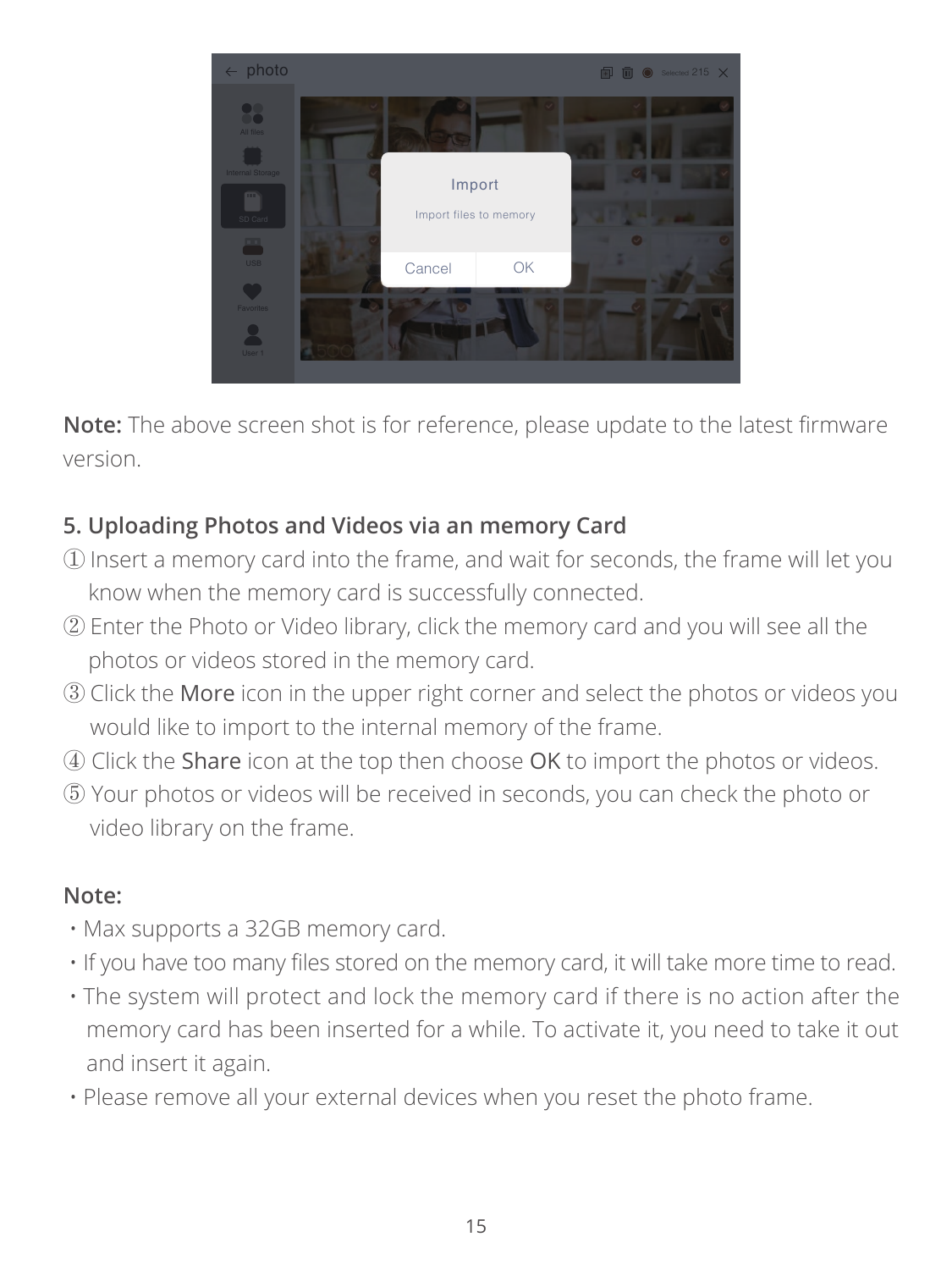# DELETING PHOTOS AND VIDEOS

# **1. Deleting Files in the Photo or Video Library**

- ① Enter the Photo or Video library and choose Internal Storage, you will see all the photos or videos stored in the internal memory.
- ② Click the More icon at the upper right corner, and select the photos or videos you would like to delete from your frame.
- ③ Click the Delete icon at the top then choose OK to delete the photos or videos.

# **2. Deleting Files on a Slideshow**

- ① When the photos or videos are displayed on the screen, click the photo or video you would like to delete.
- ② Click the Delete icon on the menu below, then choose OK to delete the photos or videos.

# **3. Deleting Files in Album Settings**

Delete all the photos from internal storage.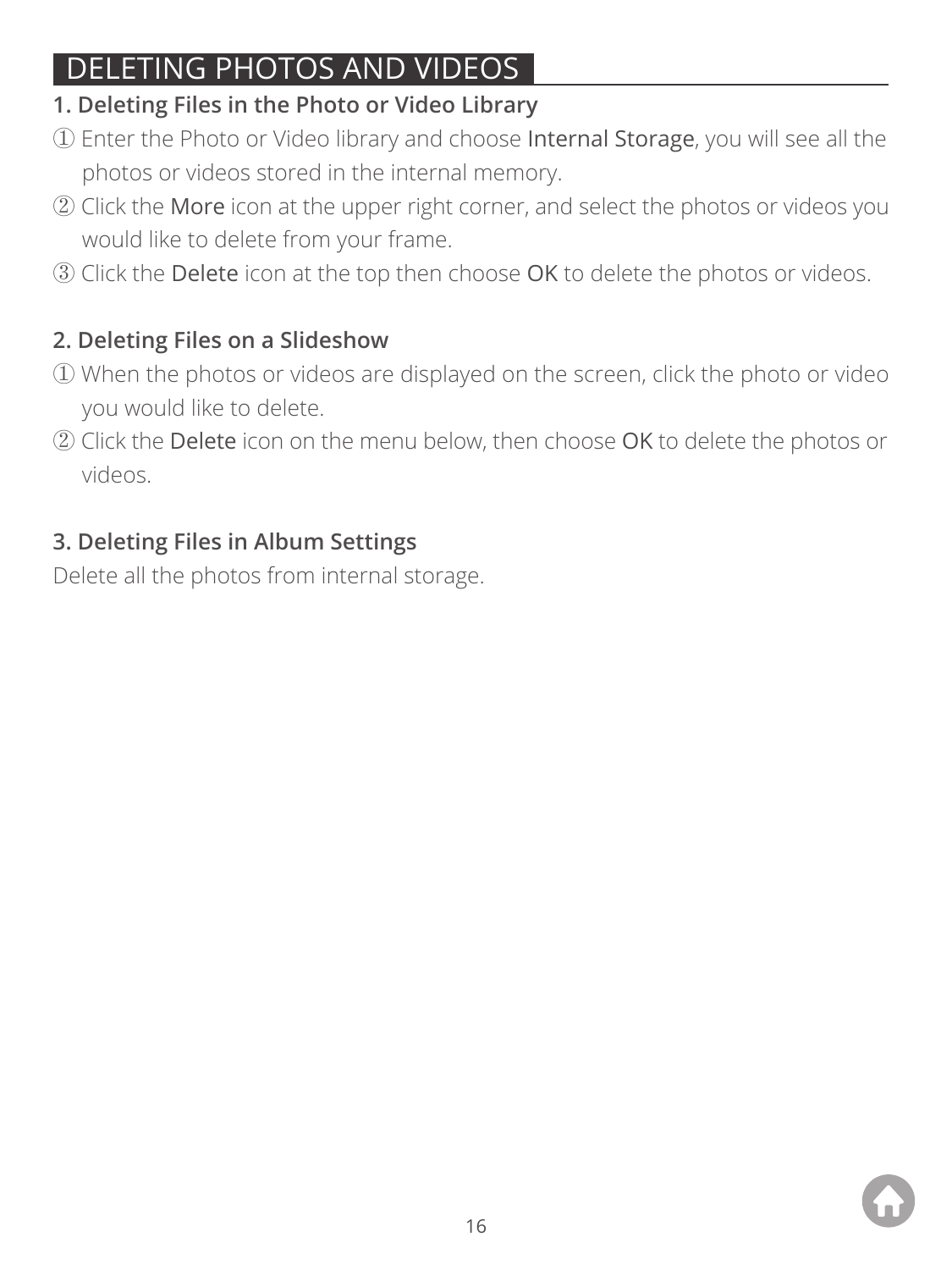# SETTINGS MENU

#### **1. Device Info**

You can check the Frame ID and the ann information.

#### **2. User Management**

Turn on/off the Accept New Users button to receive or reject new user requests. You can see and manage the bound users under the Users. Choose the account you want to manage, and a submenu will allow you to view the account's photos, remark name, delete user and delete user & photos.

Accept or refuse the New User Requests under the Pending User Requests.

# **3. PC Control**

The PC Control feature helps to upload photos and videos from a computer. To upload files, please make sure your frame and your computer are on the same Wifi network. The Wifi status is shown on the screen.

Click Start and enter the FTP address on your computer to upload files (please refer to the UPLOADING PHOTOS AND VIDEOS section), and click Stop to end.

# **4. Wifi**

You can choose the Wifi network you would like to connect to on the list.

# **5. Album Settings**

# • Full Screen

Turn on this setting to make the photo displayed in full screen.

# • Slideshow

You can set Slideshow time to make the frame automatically displays photos after a period time of inactivity.

# • Slideshow Mode

You can choose either Sequential or Random mode to display photos.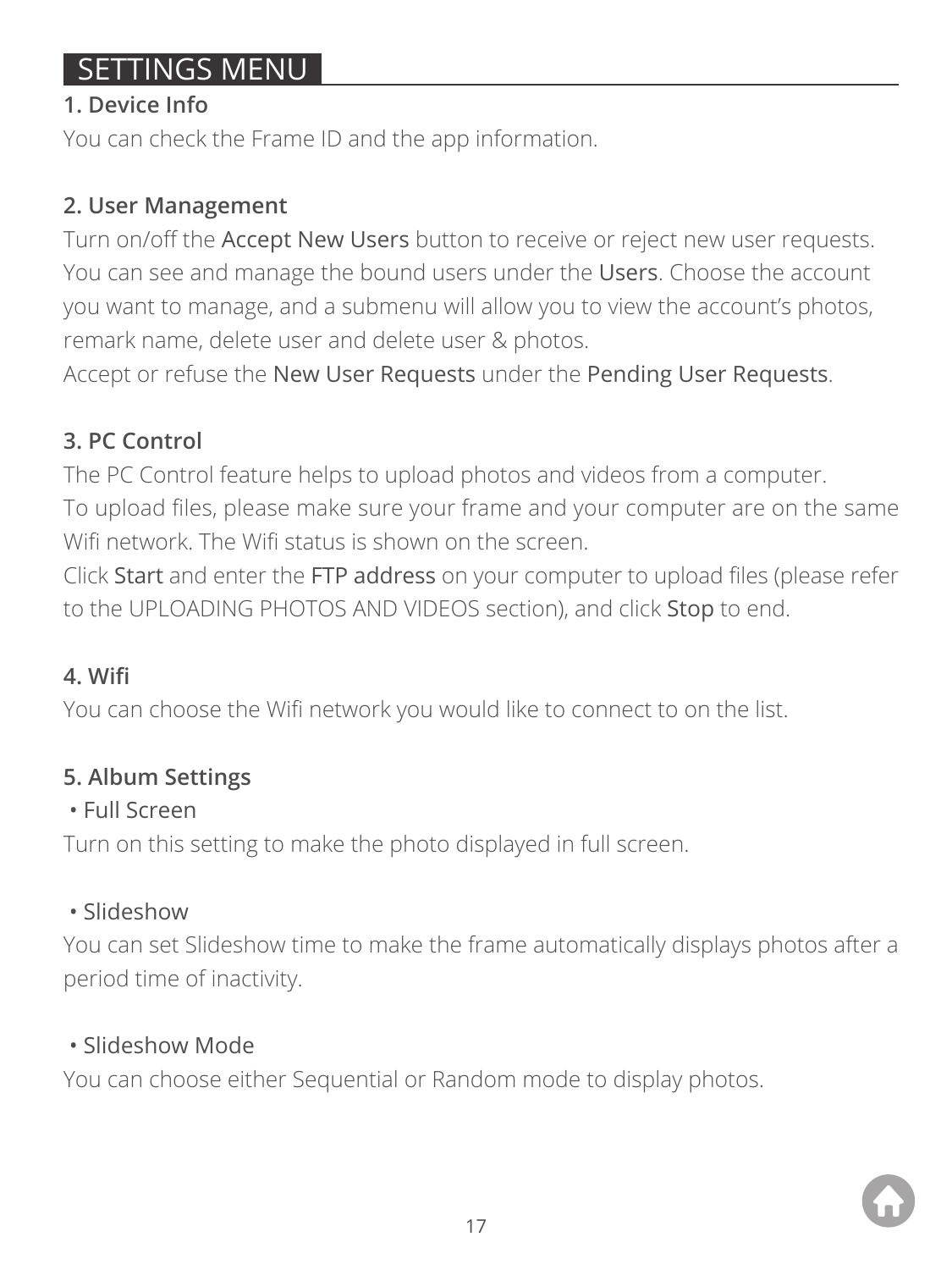#### • Slideshow Interval

You can set Slideshow Interval to adjust the duration of each photo displays.

#### • Slideshow Transition Effect

You can choose the effect of slideshow transition.

#### • Delete Photos

Delete all the photos from internal storage.

#### • Restore default settings

It will remove all your user info, customized settings and files on your frame.

# **6. System Settings**

• Sound

You can adjust the media volume.

- Display
- ① Brightness

You can adjust the brightness of the screen.

② Suspended ball

 Turn on this button, a suspended ball will appear on the screen. It is a quick navigation key to help you easily go to the Home page and adjust the volume.

③ Motion Sensor

 Turn on the motion sensor, the screen of the photo frame will automatically turn off when motion is not detected in a certain period of time. The screen will wake when motion is detected or someone passes by it.

④ Auto-rotate screen

 Turn on this button, the display will automatically adjust to either landscape or portrait position according to the frame placement.

# • Date and Time

You can set the date and time according to your preference.

 • Language: English, Deutsch, Español, Français, Italiano, 日本語,简体中文 Choose the system language.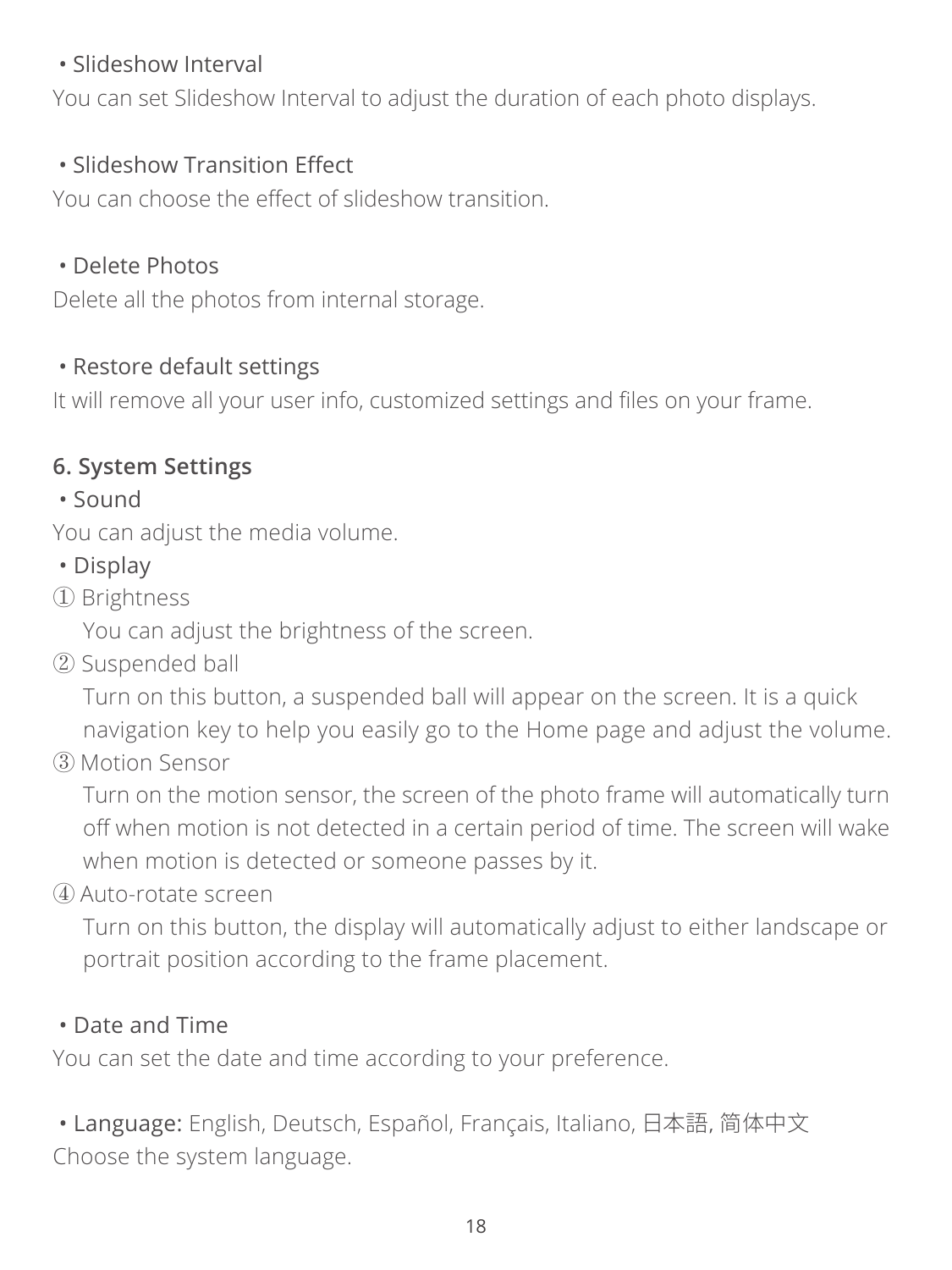# **7. Auto On & Off**

You can set the Auto-On/Off time, as Sleep Schedule, to make the display automatically turn on and off at a specific time.

When your frame is in the sleep mode, press the power button on the back to awake the display.

#### **8. Factory data reset**

① Please disconnect your frame to Wifi first.

② Uncheck the "Delete all users and restore the device to inactive".

③ Click OK to reset your frame.

Note: If the photo frame works abnormally or crashes, press and hold the power button for about 10 seconds to force it to shut down, and then turn it back on.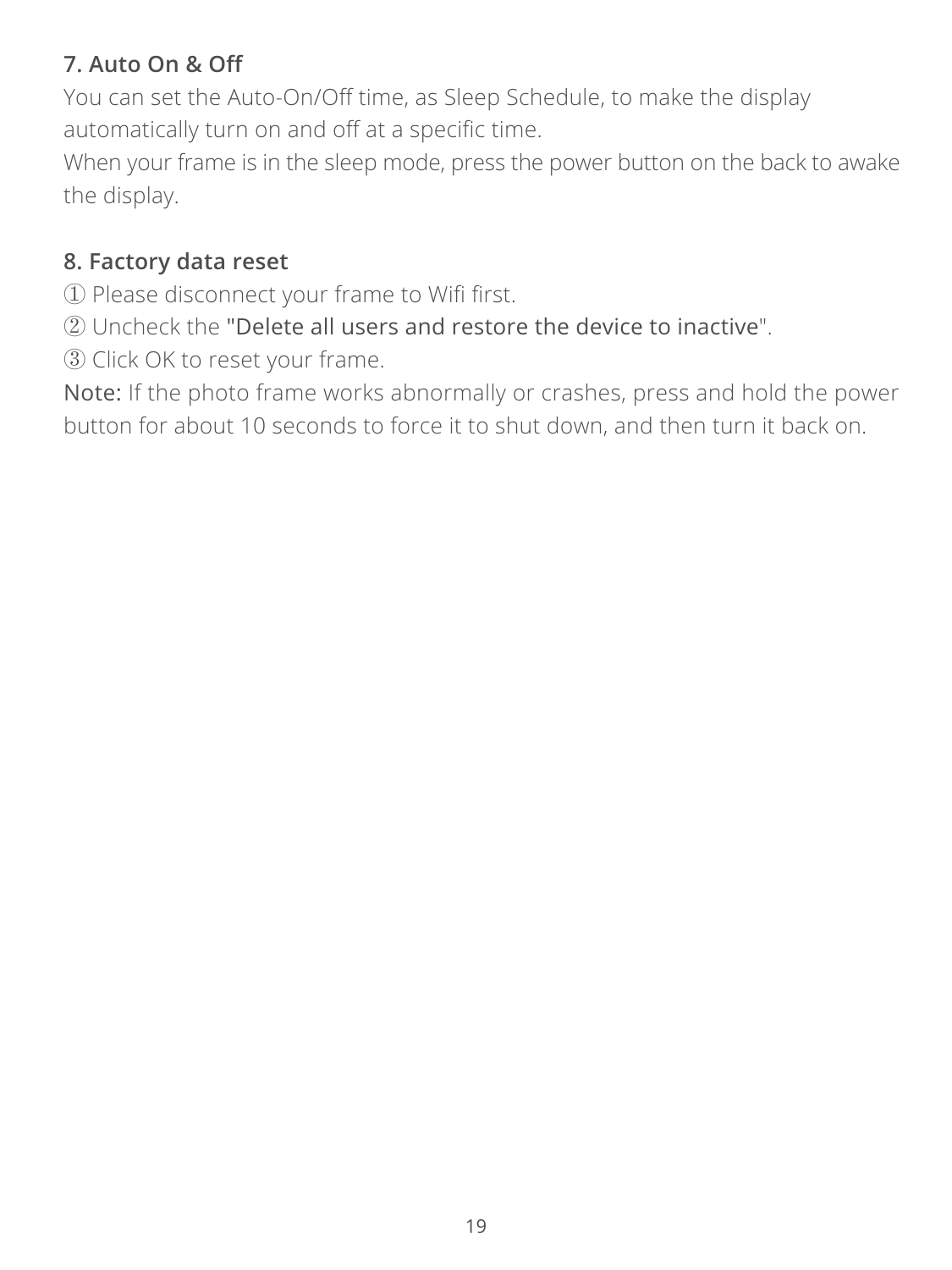

#### 1. Does this frame have to be plugged in all the time?

Yes, this frame is required to be plugged into an AC outlet to function. It has no builtin battery.

# 2. Does this frame have to be Wifi connected to work or just in the setup process?

This frame needs to connect to a Wifi network for setup, receiving new photos/videos, receiving user requests and software updates. Other than that, the frame can play photos or video without a Wifi connection.

#### 3. Why this frame cannot connect to Wifi?

It supports only 2.4GHz Wifi networks. Select the Wifi network you would like to connect to and enter the password correctly if required. If your Wifi network is not on the list, restart your router or move your frame closer to your router, wait for seconds and check it again.

#### 4. Can this frame be hung on the wall?

No, this frame can't be hung on the wall. You can put it on a desk, nightstand, or shelf.

#### 5. Can I place the frame in a portrait or landscape position?

You can place the frame horizontally or vertically. No matter what the frame orientation is, you will see photos displayed in landscape orientation.

#### 6. Where can I find the Frame ID?

Frame ID is a 6-digit series number which can be found in your Frame. Go to Settings → Device Info.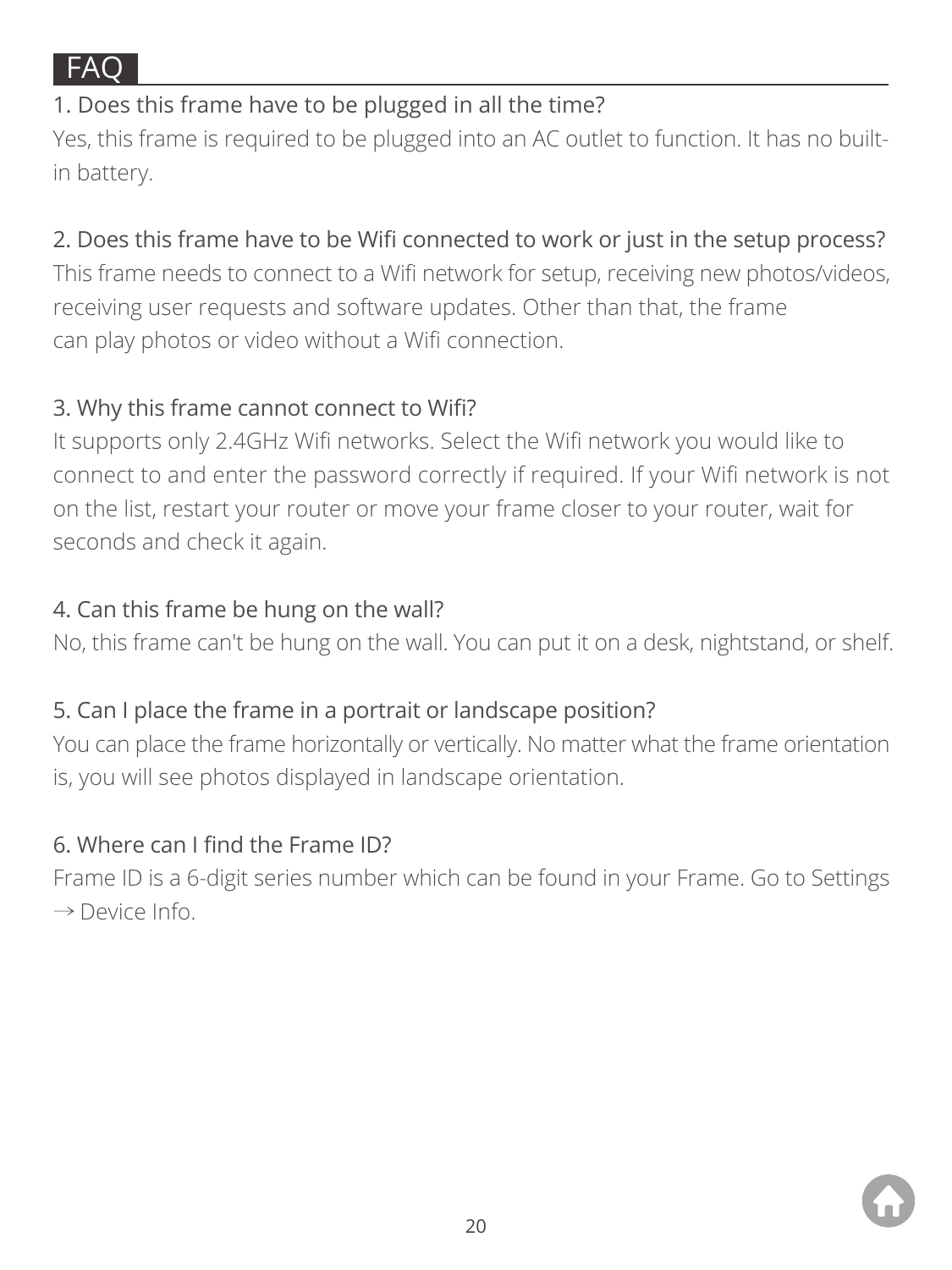# 7. Why I cannot bind my frame via the app?

Please note that there is a difference in the binding process.

If you are the frame owner or the first to bind the frame, please follow the instructions "Binding Your Frame via the App" to bind the frame.

If you are not the frame owner, please follow the instructions "Inviting Others to Bind Your Frame via the App" to bind the frame. After receiving a binding request, the frame owner will need to operate on the photo frame and click "Accept" under the User Management menu to confirm the binding. If the binding succeeds, the user account will appear under the Users.

# 8. Why I cannot bind my frame via Email?

Bind the frame via the app before binding the frame via email. If you cannot bind the frame via email, please make sure the frame has already been bound and activated via the app.

# 9. How do I unbind an account?

If you would like to unbind an Email or app account, please go to the User Management menu and click the bound user you want to delete, you will see there is an option for deleting a user.

# 10. Can I share photos and videos to the frame?

Yes, you can share photos and videos (max 30 seconds or 100MB) to the frame.

# 11. Can I transfer photos or videos from a computer?

Yes, you can transfer your files from a computer by using the PC Control feature, but this feature is only available to Windows system now.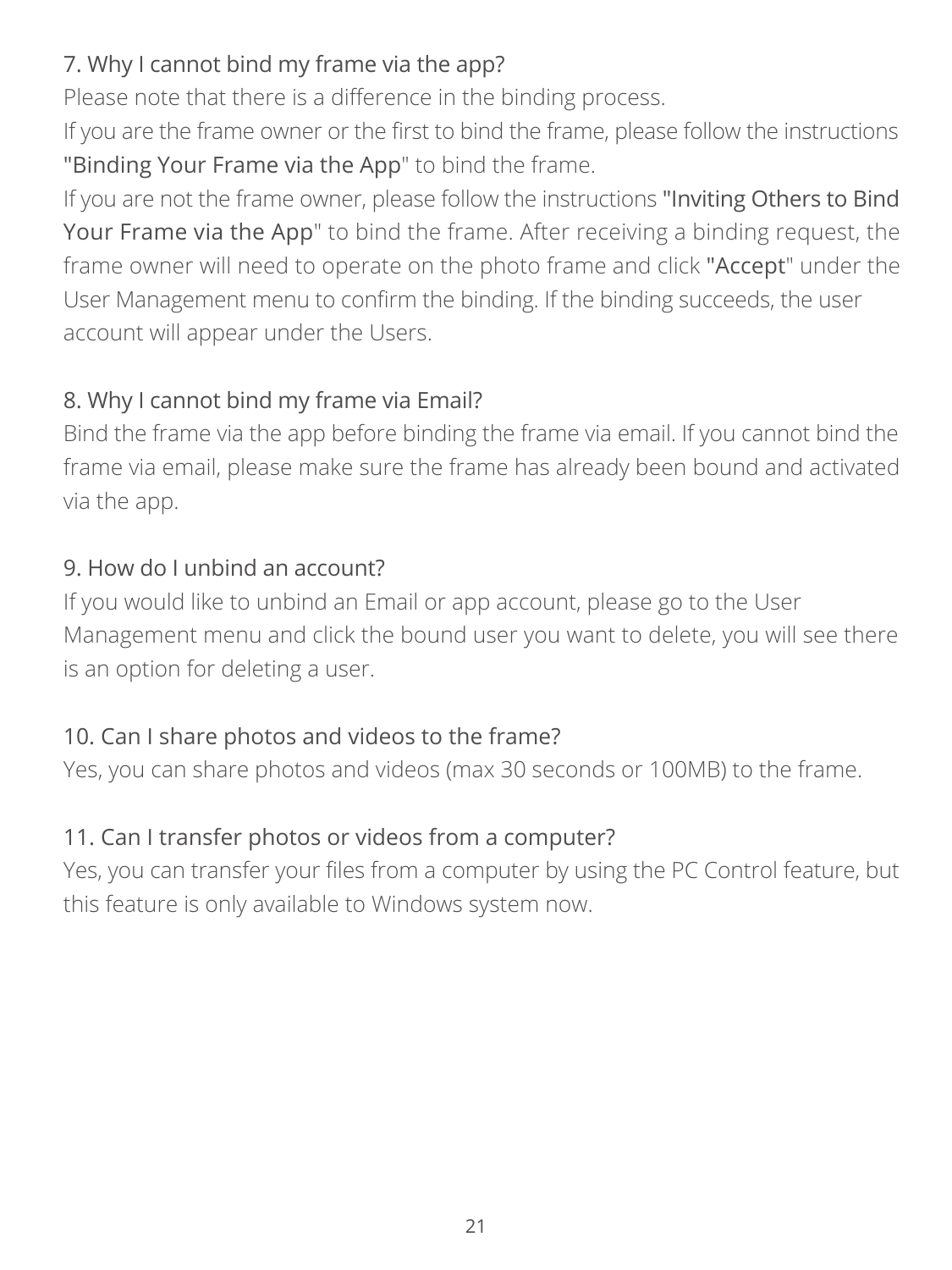# 12. Where do the photos and videos store?

All the received photos and videos will be stored in the built-in 16GB memory. It is estimated to keep over 40,000 photos of 300KB/pc. The server will only cache the data for 30 days, and all the photos will be encrypted and deleted after 30 days. It can enable your photo frame to receive the photos sent when the photo frame is offline.

# 13. How can I delete photos and videos?

Enter the Photo or Video Library, click "more" button on the top. Select the photos or videos you would like to delete and click "delete".

# 14. Is it possible to manage the photos and videos in the frame remotely?

You can only manage/export/delete photos and videos in the frame directly.

# 15. Can I change the image transitions and displaying speed?

You can choose your preferred slideshow mode, interval and transition effect in Album Settings.

# 16. Can this frame automatically turn on/off at a specific time?

You can go to the Auto On/Off setting and set the auto on/off time as you want.

# 17. Can I cycle pictures and videos together?

You could only play photos or videos separately.

If you cannot find the answer to your question, please contact our customer support team, thank you!